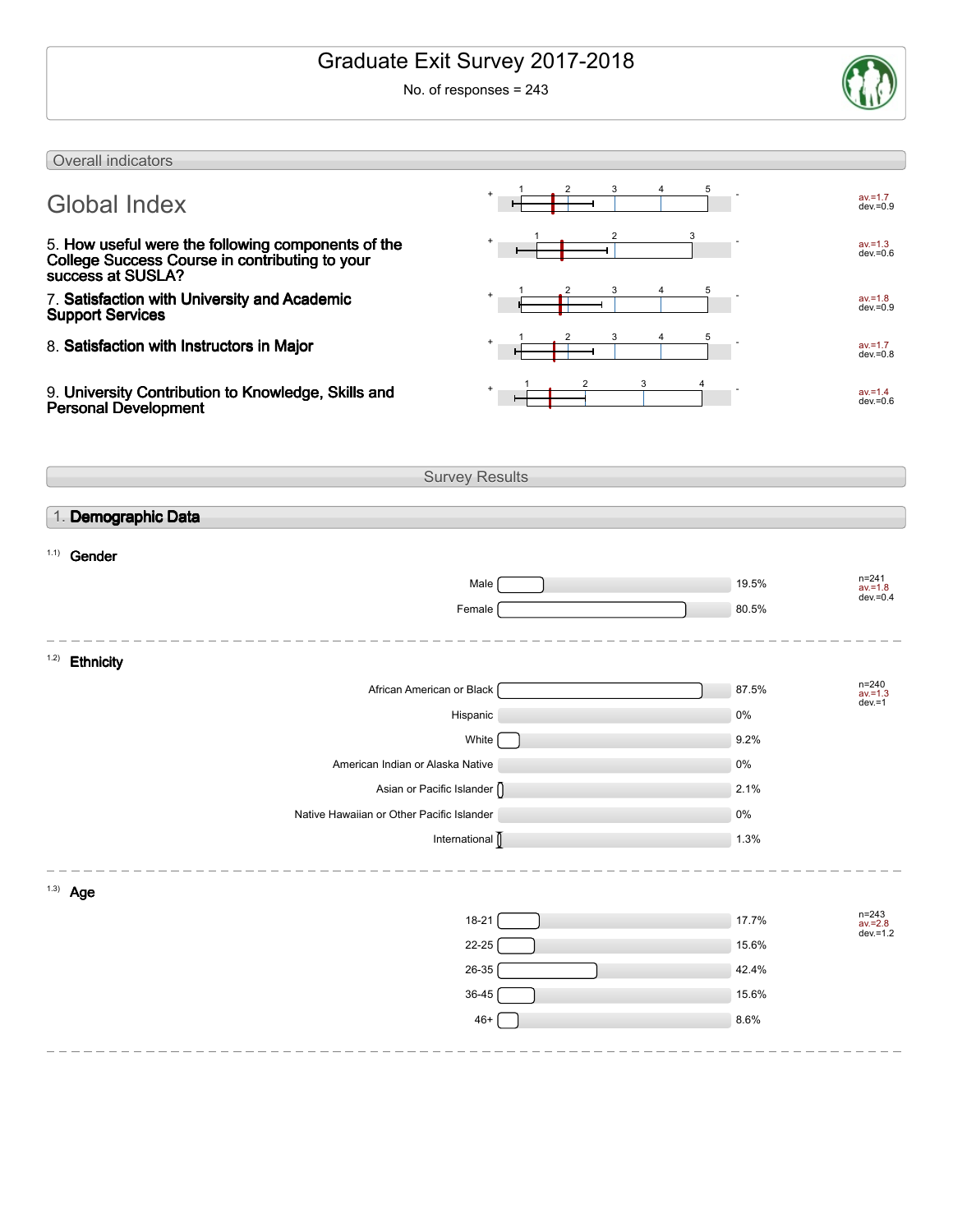| n=242<br>av.=3.2<br>Married<br>21.5%<br>$dev = 1.3$<br>Divorced<br>9.5%<br>Widowed  <br>1.2%<br>Never Married<br>67.8%<br><b>Current Annual Income</b><br>(1.5)<br>$n = 243$<br>Less than \$9,999<br>44%<br>$av = 2.1$<br>$dev = 1.3$<br>\$10,000-\$19,999<br>21.8%<br>\$20,000-29,999<br>17.3%<br>\$30,000-39,999<br>9.5%<br>\$40,000+<br>7.4%<br>1.6)<br>Last enrollment status<br>$n = 243$<br>Full-time<br>83.5%<br>$av = 1.2$<br>$dev = 0.4$<br>Part-time<br>16.5%<br>1.7)<br>Upon admission to SUSLA, were you a:<br>$n = 242$<br>First-time freshman<br>62.8%<br>$av = 1.4$<br>$dev = 0.5$<br>Transfer student<br>37.2%<br>While attending SUSLA, did you require special accommodations (i.e., disability services)?<br>(1.8)<br>$n = 244$<br>Yes $\lceil$<br>4.1%<br>$av = 2$<br>$dev = 0.2$<br>95.9%<br>No |
|----------------------------------------------------------------------------------------------------------------------------------------------------------------------------------------------------------------------------------------------------------------------------------------------------------------------------------------------------------------------------------------------------------------------------------------------------------------------------------------------------------------------------------------------------------------------------------------------------------------------------------------------------------------------------------------------------------------------------------------------------------------------------------------------------------------------|
|                                                                                                                                                                                                                                                                                                                                                                                                                                                                                                                                                                                                                                                                                                                                                                                                                      |
|                                                                                                                                                                                                                                                                                                                                                                                                                                                                                                                                                                                                                                                                                                                                                                                                                      |
|                                                                                                                                                                                                                                                                                                                                                                                                                                                                                                                                                                                                                                                                                                                                                                                                                      |
|                                                                                                                                                                                                                                                                                                                                                                                                                                                                                                                                                                                                                                                                                                                                                                                                                      |
|                                                                                                                                                                                                                                                                                                                                                                                                                                                                                                                                                                                                                                                                                                                                                                                                                      |
|                                                                                                                                                                                                                                                                                                                                                                                                                                                                                                                                                                                                                                                                                                                                                                                                                      |
|                                                                                                                                                                                                                                                                                                                                                                                                                                                                                                                                                                                                                                                                                                                                                                                                                      |
|                                                                                                                                                                                                                                                                                                                                                                                                                                                                                                                                                                                                                                                                                                                                                                                                                      |
|                                                                                                                                                                                                                                                                                                                                                                                                                                                                                                                                                                                                                                                                                                                                                                                                                      |
|                                                                                                                                                                                                                                                                                                                                                                                                                                                                                                                                                                                                                                                                                                                                                                                                                      |
|                                                                                                                                                                                                                                                                                                                                                                                                                                                                                                                                                                                                                                                                                                                                                                                                                      |
|                                                                                                                                                                                                                                                                                                                                                                                                                                                                                                                                                                                                                                                                                                                                                                                                                      |
|                                                                                                                                                                                                                                                                                                                                                                                                                                                                                                                                                                                                                                                                                                                                                                                                                      |
|                                                                                                                                                                                                                                                                                                                                                                                                                                                                                                                                                                                                                                                                                                                                                                                                                      |
|                                                                                                                                                                                                                                                                                                                                                                                                                                                                                                                                                                                                                                                                                                                                                                                                                      |
|                                                                                                                                                                                                                                                                                                                                                                                                                                                                                                                                                                                                                                                                                                                                                                                                                      |
|                                                                                                                                                                                                                                                                                                                                                                                                                                                                                                                                                                                                                                                                                                                                                                                                                      |
|                                                                                                                                                                                                                                                                                                                                                                                                                                                                                                                                                                                                                                                                                                                                                                                                                      |
|                                                                                                                                                                                                                                                                                                                                                                                                                                                                                                                                                                                                                                                                                                                                                                                                                      |
|                                                                                                                                                                                                                                                                                                                                                                                                                                                                                                                                                                                                                                                                                                                                                                                                                      |
|                                                                                                                                                                                                                                                                                                                                                                                                                                                                                                                                                                                                                                                                                                                                                                                                                      |
|                                                                                                                                                                                                                                                                                                                                                                                                                                                                                                                                                                                                                                                                                                                                                                                                                      |
| Did you receive the accommodations that you requested?<br>1.9)                                                                                                                                                                                                                                                                                                                                                                                                                                                                                                                                                                                                                                                                                                                                                       |
| $n=10$                                                                                                                                                                                                                                                                                                                                                                                                                                                                                                                                                                                                                                                                                                                                                                                                               |
| Yes<br>90%<br>$av = 1.1$<br>$dev = 0.3$                                                                                                                                                                                                                                                                                                                                                                                                                                                                                                                                                                                                                                                                                                                                                                              |
| 10%<br>No                                                                                                                                                                                                                                                                                                                                                                                                                                                                                                                                                                                                                                                                                                                                                                                                            |
| 2. About Your Degree                                                                                                                                                                                                                                                                                                                                                                                                                                                                                                                                                                                                                                                                                                                                                                                                 |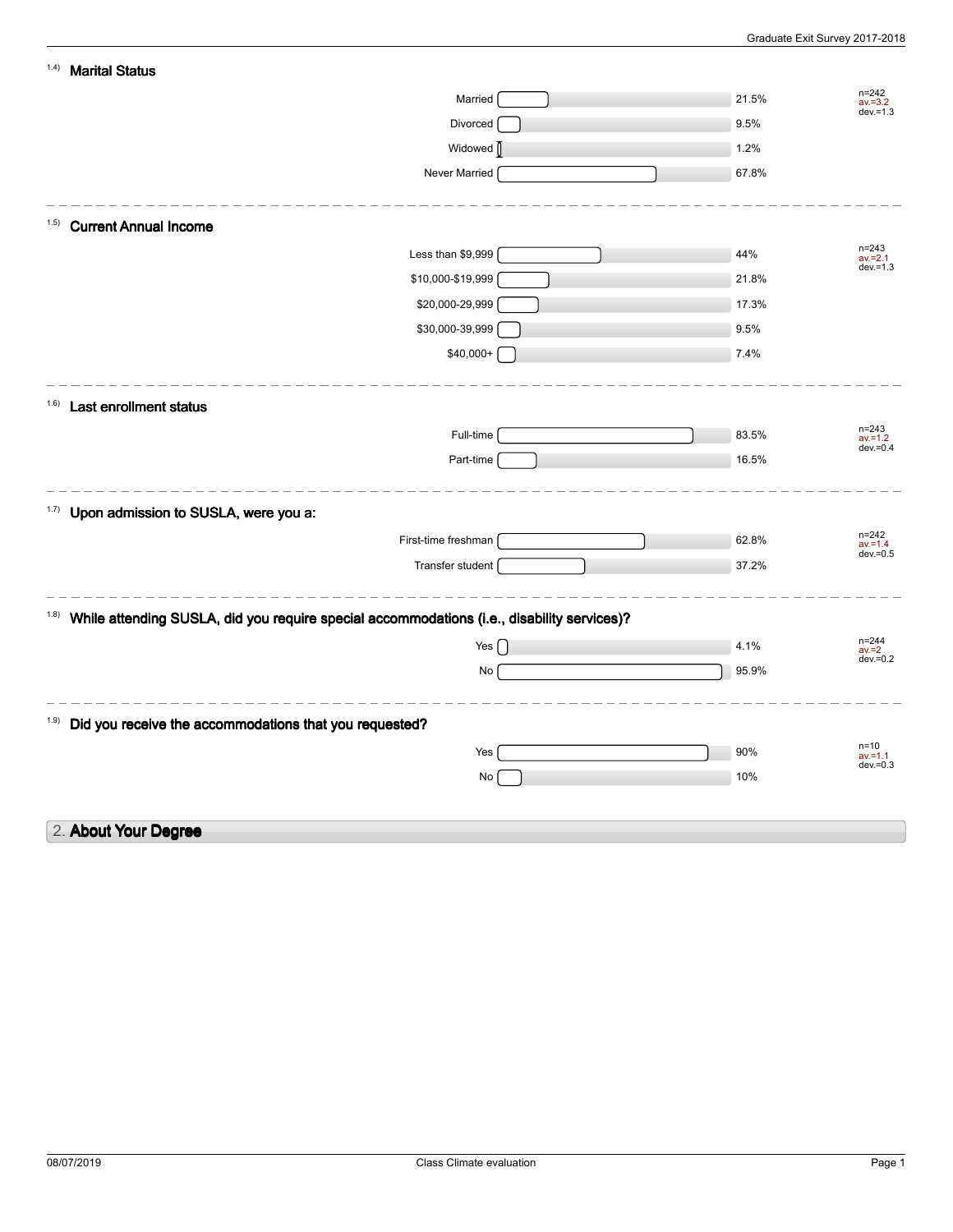| Accounting ()                                                                                            | 1.8%  | $n = 227$                          |
|----------------------------------------------------------------------------------------------------------|-------|------------------------------------|
| Airframe and Powerplant Maintenance Technology []                                                        | 2.6%  |                                    |
| Biology $\bigcap$                                                                                        | 2.6%  |                                    |
| Business Management [                                                                                    | 6.6%  |                                    |
| Child Development                                                                                        | 1.8%  |                                    |
| Computer Science                                                                                         | 0.4%  |                                    |
| Criminal Justice Administration                                                                          | 9.3%  |                                    |
| Dental Hygiene []                                                                                        | 2.6%  |                                    |
| Dialysis Technician n                                                                                    | 3.5%  |                                    |
| Emergency Medical Technician-Basic                                                                       | 7.5%  |                                    |
| General Studies: Biology Concentration                                                                   | 0.4%  |                                    |
| General Studies: Business Management Concentration                                                       | 0.9%  |                                    |
| General Studies: Health and Physical Education []                                                        | 1.8%  |                                    |
| General Studies: Physics Concentration                                                                   | 0.4%  |                                    |
| General Studies: Psychology Concentration []                                                             | 1.8%  |                                    |
| General Studies: Science/Pre-Allied Health Concentration [                                               | 1.3%  |                                    |
| General Studies: No Concentration                                                                        | 10.1% |                                    |
| Health Information Technology [                                                                          | 5.3%  |                                    |
| Human Services [ ]                                                                                       | 4%    |                                    |
| Healthcare Access Associate ()                                                                           | 2.2%  |                                    |
| Medical Coding                                                                                           | 0.4%  |                                    |
| Medical Laboratory Technician []                                                                         | 1.3%  |                                    |
| Nursing                                                                                                  | 20.7% |                                    |
| Phlebotomy [                                                                                             | 4.8%  |                                    |
| Radiologic Technology [                                                                                  | 1.3%  |                                    |
| Respiratory Therapy ()                                                                                   | 1.8%  |                                    |
| Sterile Processing Technology                                                                            | 2.2%  |                                    |
| Surgical Technology                                                                                      | 0.4%  |                                    |
|                                                                                                          |       |                                    |
| 2.2)<br><b>Degree Attained</b>                                                                           |       |                                    |
| Associate's Degree                                                                                       | 74.6% | n=240<br>$av = 1.5$<br>$dev = 0.9$ |
| Technical Diploma                                                                                        | 1.3%  |                                    |
| Certificate                                                                                              | 24.2% |                                    |
|                                                                                                          |       |                                    |
| (2.3)<br>While working on this degree, did you stop attending classes for at least one semester or more? |       | n=242                              |
| Yes                                                                                                      | 19.8% | $av = 1.8$<br>$dev = 0.4$          |
| No                                                                                                       | 80.2% |                                    |
|                                                                                                          |       |                                    |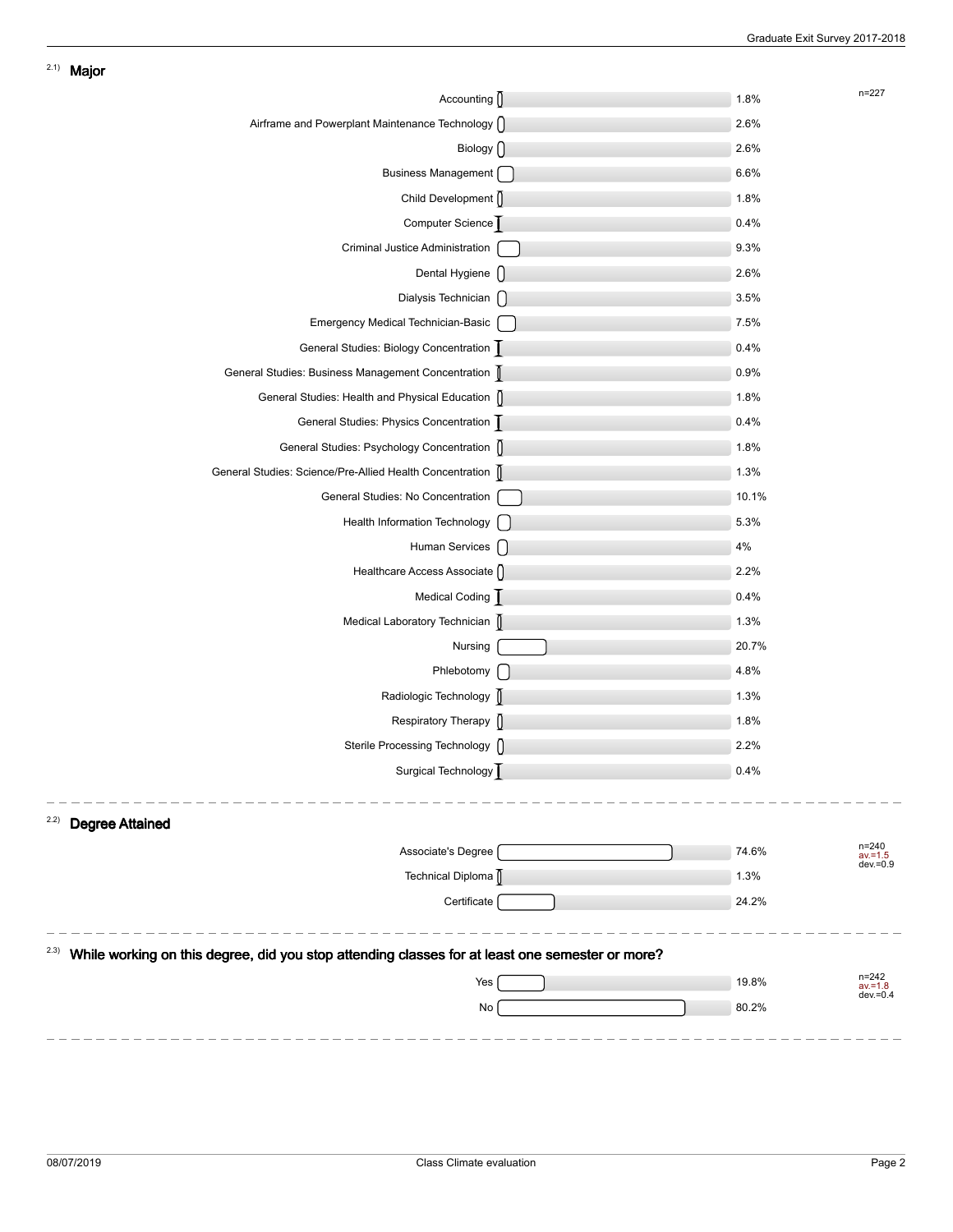| 2.7)<br>How many times did you change your major?                                                    |       |                                        |
|------------------------------------------------------------------------------------------------------|-------|----------------------------------------|
| Did not change it                                                                                    | 66.3% | $n = 243$<br>$av = 1.4$                |
|                                                                                                      | 25.5% | $dev = 0.7$                            |
| 2                                                                                                    | 6.2%  |                                        |
| 3 or more $\bigcap$                                                                                  | 2.1%  |                                        |
|                                                                                                      |       |                                        |
| <sup>2.10)</sup> Were you aware of the course requirements needed to complete your program of study? |       |                                        |
| Yes                                                                                                  | 94.1% | $n = 238$<br>$av = 1.1$<br>$dev = 0.2$ |
| No                                                                                                   | 5.9%  |                                        |
|                                                                                                      |       |                                        |
| 3. Plans After Graduation                                                                            |       |                                        |
| 3.1)<br>What are your plans immediately after graduation (select the most appropriate response)?     |       |                                        |
| I have accepted a paid job related to my field of study                                              | 10.7% | $n = 243$<br>$av = 3.2$                |
| Pursuing employment in field of study                                                                | 49.4% | $dev = 1.8$                            |
| Employment not in field of study []                                                                  | 2.5%  |                                        |
| Enroll in an associate's degree program [                                                            | 4.1%  |                                        |
| Enroll in a bachelor's degree program                                                                | 24.7% |                                        |
| Enlist in the military $\overline{\phantom{a}}$                                                      | 0.4%  |                                        |
| Other                                                                                                | 8.2%  |                                        |
|                                                                                                      |       |                                        |
| 4. Your First Year at SUSLA                                                                          |       |                                        |
|                                                                                                      |       |                                        |
| How would you rate your college experience during your first year at SUSLA?<br>4.1)                  |       |                                        |
| Excellent                                                                                            | 34.8% | $n = 244$<br>$av = 2$<br>$dev = 0.9$   |
| Good                                                                                                 | 38.5% |                                        |
| Fair                                                                                                 | 22.1% |                                        |
| Poor $\vert$                                                                                         | 4.5%  |                                        |
|                                                                                                      |       |                                        |
| Did you take a College Success Course?<br>4.2)                                                       |       |                                        |
| Yes                                                                                                  | 58.7% | n=242<br>$av = 1.4$<br>$dev = 0.5$     |
| No                                                                                                   | 41.3% |                                        |
|                                                                                                      |       |                                        |
| When did you take the College Success Course?<br>4.3)                                                |       |                                        |
| First semester                                                                                       | 63.9% | $n = 144$<br>$av = 1.5$<br>$dev = 0.8$ |
| Second semester                                                                                      | 20.1% |                                        |
| Third semester or later                                                                              | 16%   |                                        |
|                                                                                                      |       |                                        |
| Did you find the College Success Course helpful in navigating your college experience?               |       |                                        |
| Yes                                                                                                  | 86.1% | n=144<br>$av = 1.1$<br>$dev = 0.3$     |
|                                                                                                      |       |                                        |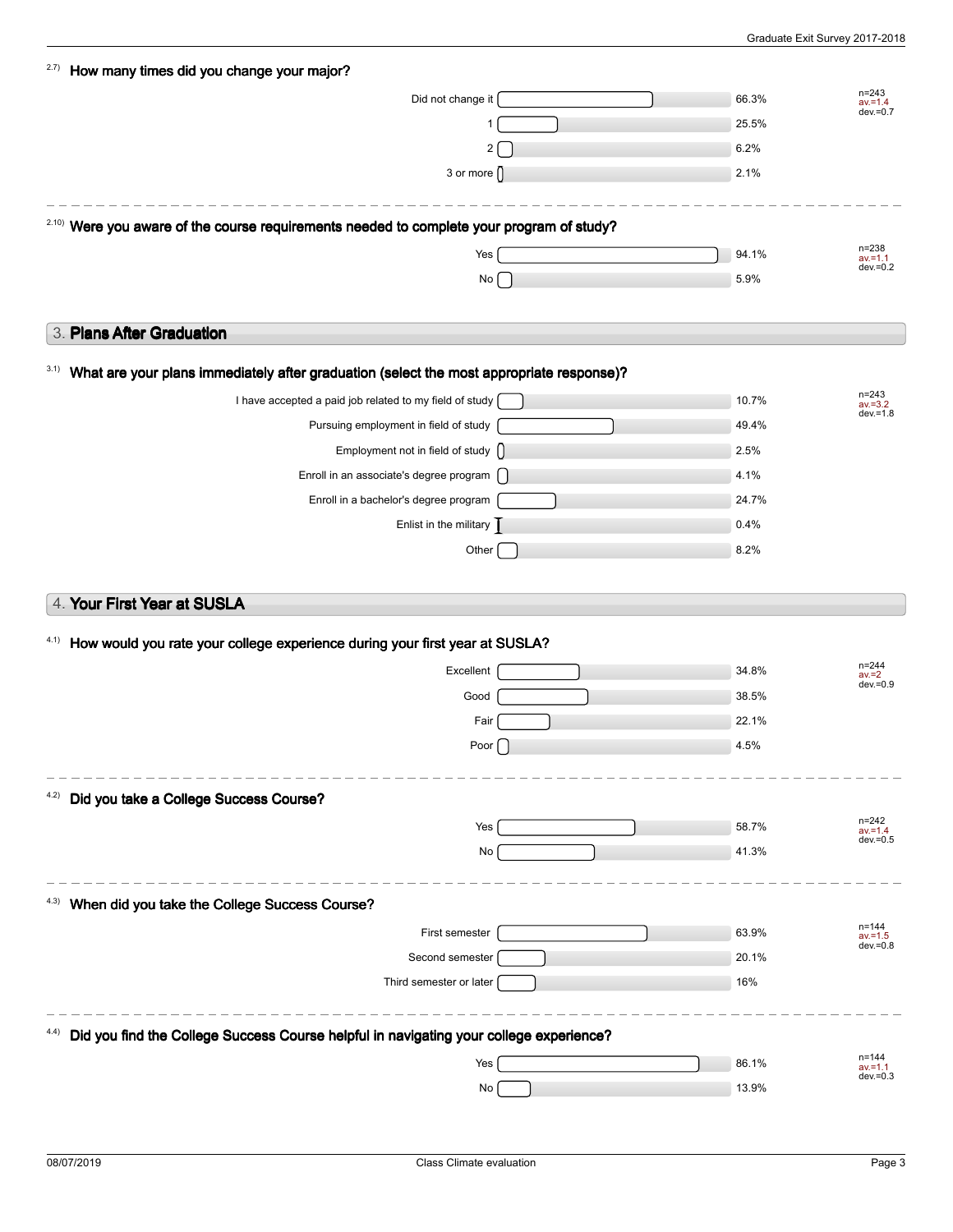|                                         |                                                                                                                                     | 5. How useful were the following components of the College Success Course in contributing to your success at SUSLA? |                                                |                                    |                                                    |
|-----------------------------------------|-------------------------------------------------------------------------------------------------------------------------------------|---------------------------------------------------------------------------------------------------------------------|------------------------------------------------|------------------------------------|----------------------------------------------------|
| 5.1)<br>Understanding my learning style |                                                                                                                                     | 100<br>Very Useful<br>50<br>$\ddot{\mathbf{0}}$                                                                     | 76%<br>20%<br>$\mathbf 1$<br>$\boldsymbol{2}$  | Not Useful At All<br>3             | $n = 143$<br>$av = 1.3$<br>$dev = 0.6$<br>$ab = 1$ |
| 5.2)<br>Developing my degree plan       |                                                                                                                                     | 100<br>Very Useful<br>50<br>$\circ$                                                                                 | 74%<br>20%<br>$\overline{1}$<br>$\overline{2}$ | Not Useful At All<br>$\mathcal{B}$ | $n = 143$<br>$av = 1.3$<br>$dev = 0.6$<br>$ab = 1$ |
| Learning how to manage my time<br>5.3)  |                                                                                                                                     | 100<br>Very Useful<br>50<br>$\ddot{\mathbf{0}}$                                                                     | 74%<br>19%<br>$\overline{c}$<br>$\mathbf 1$    | Not Useful At All                  | $n = 143$<br>$av = 1.3$<br>$dev = 0.6$<br>$ab = 1$ |
| 5.4)<br>other courses                   | Applying what was taught in the CS course in                                                                                        | 100<br>Very Useful<br>50<br>$\circ$                                                                                 | 70%<br>25%<br>$\mathbf 1$<br>$\overline{c}$    | Not Useful At All<br>3             | n=142<br>$av = 1.3$<br>$dev = 0.6$                 |
| 6. Academic Advising                    |                                                                                                                                     |                                                                                                                     |                                                |                                    |                                                    |
| 6.1)                                    | When were you assigned an academic advisor?                                                                                         |                                                                                                                     |                                                |                                    |                                                    |
|                                         |                                                                                                                                     | First semester                                                                                                      |                                                | 80.7%                              | $n = 243$<br>$av = 1.3$<br>$dev = 0.6$             |
|                                         |                                                                                                                                     | Second semester                                                                                                     |                                                | 12.3%                              |                                                    |
|                                         |                                                                                                                                     | Third semester or later                                                                                             |                                                | 7%                                 |                                                    |
|                                         |                                                                                                                                     |                                                                                                                     |                                                |                                    |                                                    |
|                                         | How satisfied were you with the accuracy of the information provided about degree requirements and course sequencing?               | Very Satisfied                                                                                                      |                                                | 45.7%                              | $n = 243$                                          |
|                                         |                                                                                                                                     | Satisfied                                                                                                           |                                                | 48.6%                              | $av = 1.6$                                         |
|                                         |                                                                                                                                     | Dissatisfied                                                                                                        |                                                | 5.8%                               |                                                    |
|                                         |                                                                                                                                     | Very Dissatisfied                                                                                                   |                                                | 0%                                 |                                                    |
|                                         | How satisfied were you with your advisor's knowledge of campus policies and procedures?                                             |                                                                                                                     |                                                |                                    |                                                    |
|                                         |                                                                                                                                     | Very Satisfied                                                                                                      |                                                | 45.3%                              | n=236<br>av.=1.6                                   |
|                                         |                                                                                                                                     | Satisfied                                                                                                           |                                                | 49.6%                              |                                                    |
|                                         |                                                                                                                                     | Dissatisfied                                                                                                        |                                                | 4.7%                               |                                                    |
|                                         |                                                                                                                                     | Very Dissatisfied                                                                                                   |                                                | 0.4%                               |                                                    |
|                                         | How satisfied were you with your advisor's knowledge about your options after graduation (e.g., graduate school, employment, etc.)? | Very Satisfied                                                                                                      |                                                | 49.3%                              | $n = 225$                                          |
|                                         |                                                                                                                                     | Satisfied                                                                                                           |                                                | 44.9%                              | $av = 1.6$                                         |
| 6.2)<br>6.3)                            |                                                                                                                                     | Dissatisfied                                                                                                        |                                                | 5.3%                               | $dev = 0.6$<br>$dev = 0.6$<br>$dev = 0.6$          |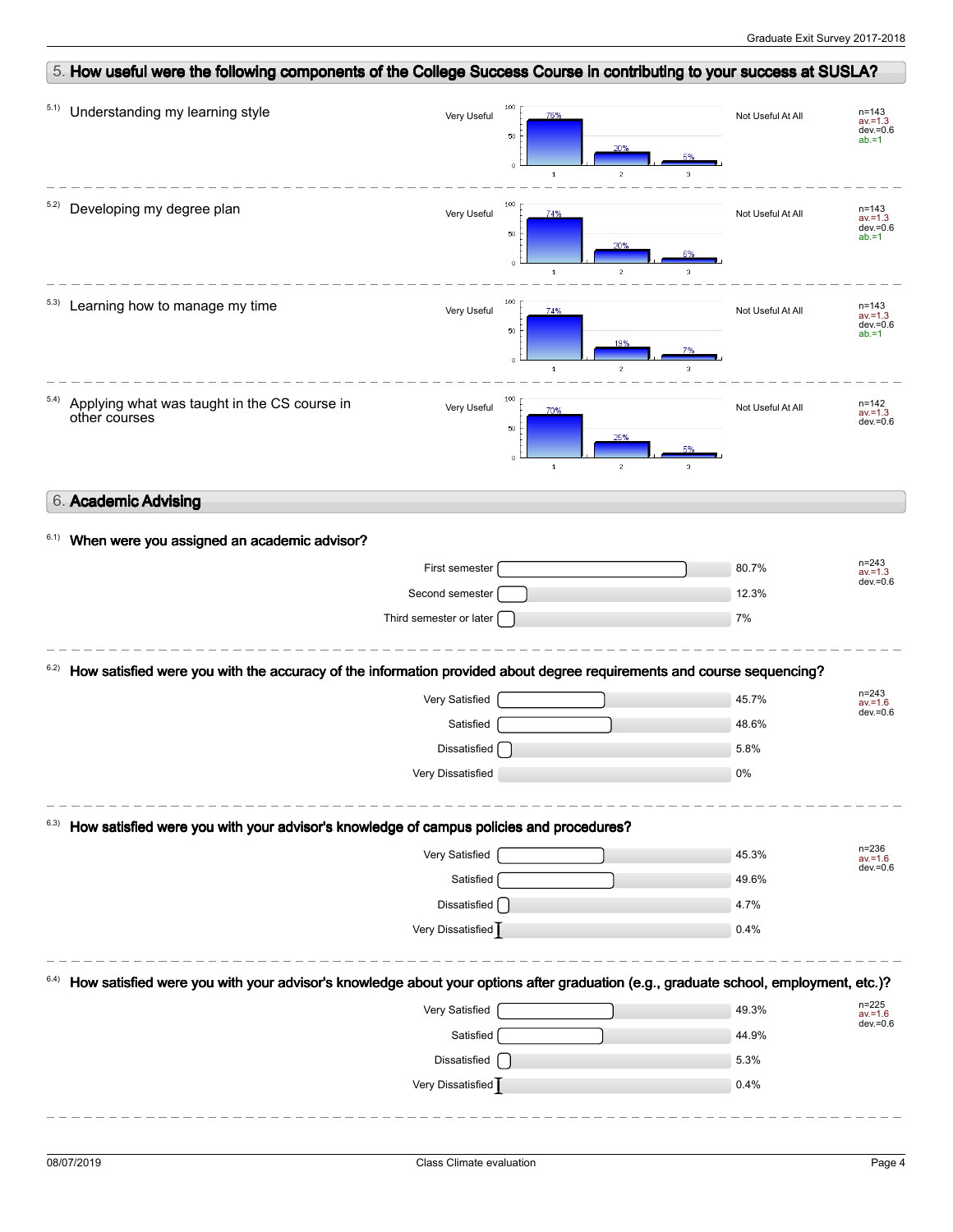| 6.5) | If you had to recommend the assistance that was most helpful to you, which would you recommend?                                    |     |                                                                |                   |                                        |
|------|------------------------------------------------------------------------------------------------------------------------------------|-----|----------------------------------------------------------------|-------------------|----------------------------------------|
|      | Freshman advisor                                                                                                                   |     |                                                                | 26.3%             | $n = 243$<br>$av = 2$                  |
|      | Advisor in your field of study                                                                                                     |     |                                                                | 51.9%             | $dev = 0.8$                            |
|      | Peers                                                                                                                              |     |                                                                | 16.9%             |                                        |
|      | Supplemental assistance such as tutorial labs or support services                                                                  |     |                                                                | 4.9%              |                                        |
|      |                                                                                                                                    |     |                                                                |                   |                                        |
|      | 7. Satisfaction with University and Academic Support Services                                                                      |     |                                                                |                   |                                        |
|      |                                                                                                                                    |     |                                                                |                   |                                        |
| 7.1) | Availability of financial aid information<br>Very Satisfied                                                                        |     | 100                                                            | Very Dissatisfied | $n = 232$<br>$av = 1.9$                |
|      |                                                                                                                                    |     | 43%<br>50<br>34%                                               |                   | $dev = 1.1$<br>$ab = 12$               |
|      |                                                                                                                                    |     | $\overline{c}$<br>3<br>$\mathbf{1}$<br>4<br>5                  |                   |                                        |
|      |                                                                                                                                    |     |                                                                |                   |                                        |
| (2)  | Process of applying for financial aid<br>Very Satisfied                                                                            |     | 100                                                            | Very Dissatisfied | $n = 229$<br>$av = 2$                  |
|      |                                                                                                                                    |     | 50<br>41%<br>32%<br>17%                                        |                   | $dev = 1.1$<br>$ab = 15$               |
|      |                                                                                                                                    |     | $\circ$<br>$\overline{2}$<br>3<br>$\overline{1}$               |                   |                                        |
|      |                                                                                                                                    |     |                                                                |                   |                                        |
| 7.3) | Quality of admissions<br>Very Satisfied                                                                                            |     | 100                                                            | Very Dissatisfied | $n = 243$<br>$av = 1.8$<br>$dev = 0.8$ |
|      |                                                                                                                                    |     | 42%<br>50<br>40%<br>16%                                        |                   | $ab = 1$                               |
|      |                                                                                                                                    |     | 0%<br>ó<br>$\mathbf{1}$<br>$\overline{c}$<br>3<br>5            |                   |                                        |
|      |                                                                                                                                    |     | 100                                                            |                   |                                        |
| 7.4) | Quality of registration<br>Very Satisfied                                                                                          |     |                                                                | Very Dissatisfied | $n = 243$<br>$av = 1.8$<br>$dev = 0.8$ |
|      |                                                                                                                                    |     | 50<br>40%<br>15%                                               |                   | $ab = 1$                               |
|      |                                                                                                                                    |     | $\mathbf 1$<br>$\overline{c}$<br>3<br>5                        |                   |                                        |
| 7.5) |                                                                                                                                    |     | 100                                                            |                   |                                        |
|      | Quality of services provided by fiscal offices (i.e.,<br>Very Satisfied<br>cashier's office, business office, etc.)                |     | 43%<br>41%                                                     | Very Dissatisfied | $n = 242$<br>$av = 1.8$<br>$dev = 0.9$ |
|      |                                                                                                                                    |     | 50<br>119                                                      |                   | $ab = 1$                               |
|      |                                                                                                                                    |     | $\circ$<br>$\overline{c}$<br>3<br>$1\,$<br>5<br>$\overline{4}$ |                   |                                        |
| 7.6) | Quality of services provided by the bookstore (i.e.,                                                                               |     | 100                                                            |                   | $n = 223$                              |
|      | Very Satisfied<br>book availability, receipt of book, etc.)                                                                        |     | 50                                                             | Very Dissatisfied | $av = 1.7$<br>$dev = 0.8$              |
|      |                                                                                                                                    |     | 14%<br>0%                                                      |                   | $ab = 17$                              |
|      |                                                                                                                                    |     | $\overline{c}$<br>3                                            |                   |                                        |
|      | While at SUSLA, did you participate in experiences such as service learning, research, a learning community, or a capstone course? |     |                                                                |                   |                                        |
|      |                                                                                                                                    | Yes |                                                                | 24.9%             | n=237<br>$av = 1.8$                    |
|      |                                                                                                                                    | No  |                                                                | 75.1%             | $dev = 0.4$                            |
|      |                                                                                                                                    |     |                                                                |                   |                                        |
| 7.8) | Level of satisfaction with service learning                                                                                        |     | 100                                                            |                   | n=178                                  |
|      | Very Satisfied                                                                                                                     |     | 43%<br>50                                                      | Very Dissatisfied | $av = 1.8$<br>$dev = 0.8$              |
|      |                                                                                                                                    |     | 17%                                                            |                   | $ab = 62$                              |
|      |                                                                                                                                    |     | $\overline{c}$<br>3<br>1                                       |                   |                                        |
| 7.9) | Level of satisfaction with research                                                                                                |     | 100                                                            |                   | n=176                                  |
|      | Very Satisfied                                                                                                                     |     | 50                                                             | Very Dissatisfied | $av = 1.8$<br>$dev = 0.8$<br>$ab = 63$ |
|      |                                                                                                                                    |     | 18%                                                            |                   |                                        |
|      |                                                                                                                                    |     | $\overline{c}$<br>3<br>$\mathbf{1}$                            |                   |                                        |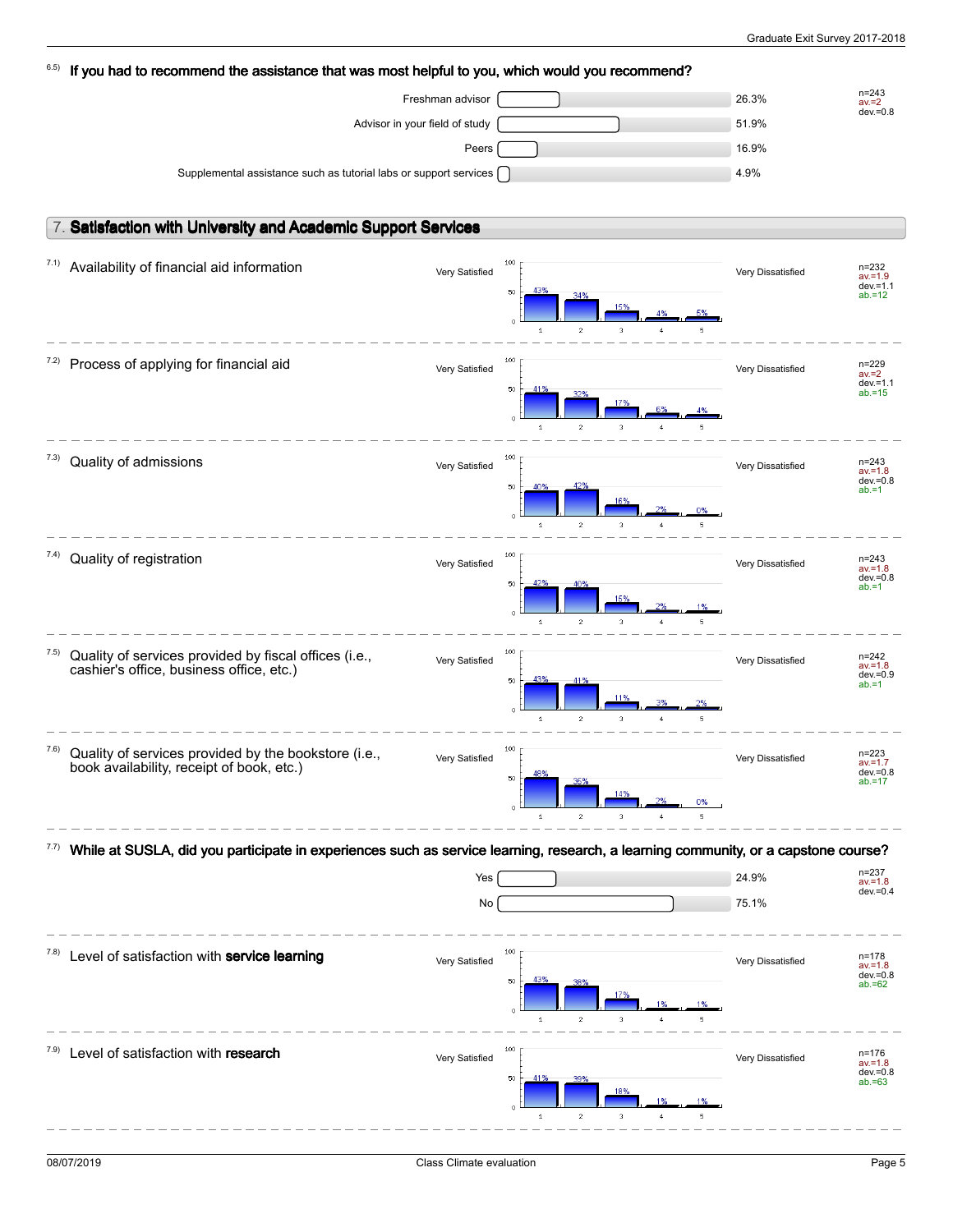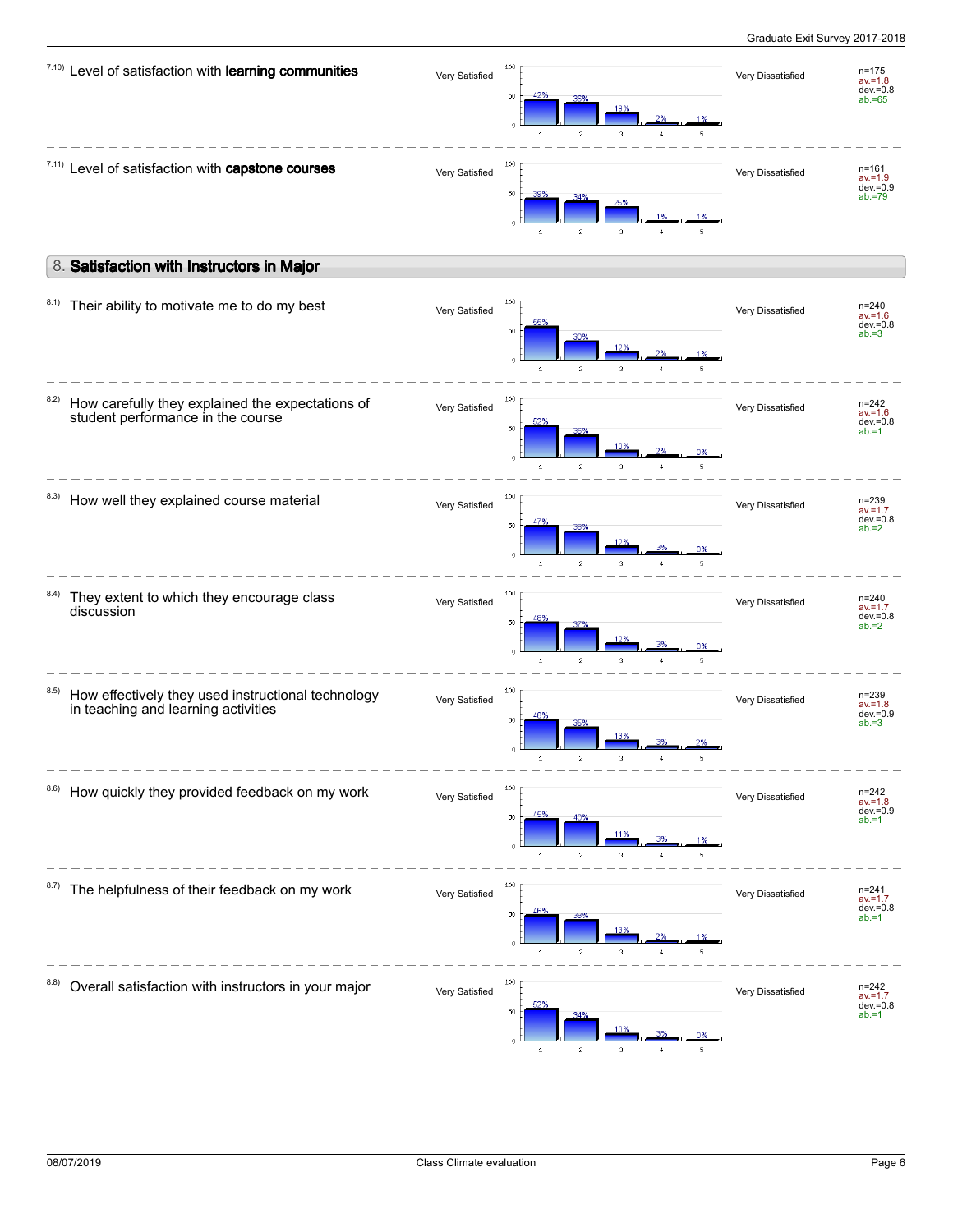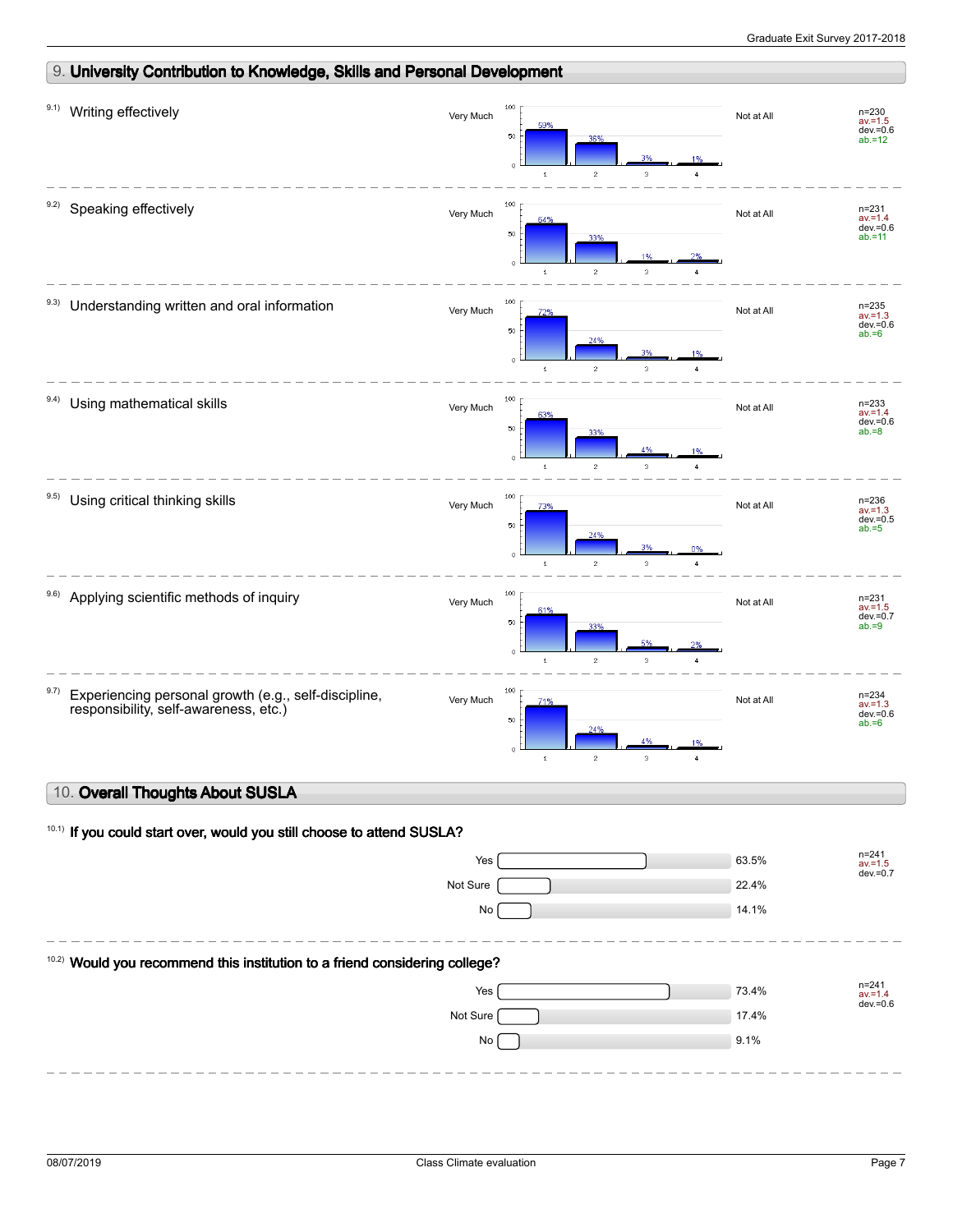| 10.3) How would you evaluate the overall quality of instruction at SUSLA?                  |       |                                       |
|--------------------------------------------------------------------------------------------|-------|---------------------------------------|
| Excellent                                                                                  | 39%   | $n = 241$<br>$av = 1.9$<br>dev. = 0.9 |
| Good                                                                                       | 36.1% |                                       |
| Fair                                                                                       | 19.5% |                                       |
| Poor [                                                                                     | 5.4%  |                                       |
|                                                                                            |       |                                       |
| How would you evaluate the overall quality of instruction at SUSLA IN YOUR MAJOR?<br>10.4) |       |                                       |
| Excellent                                                                                  | 59.3% | $n = 241$<br>$av = 1.6$<br>dev. = 0.8 |
| Good                                                                                       | 26.6% |                                       |
| Fair                                                                                       | 9.5%  |                                       |
| Poor $\lceil$                                                                              | 4.6%  |                                       |
|                                                                                            |       |                                       |
| 10.5) How would you describe the learning environment on this campus?                      |       |                                       |
| Very Strong                                                                                | 39.3% | $n = 242$<br>$av = 1.7$               |
| Strong                                                                                     | 49.2% | $dev = 0.7$                           |
| Weak                                                                                       | 9.1%  |                                       |
| Very Weak $\bigcap$                                                                        | 2.5%  |                                       |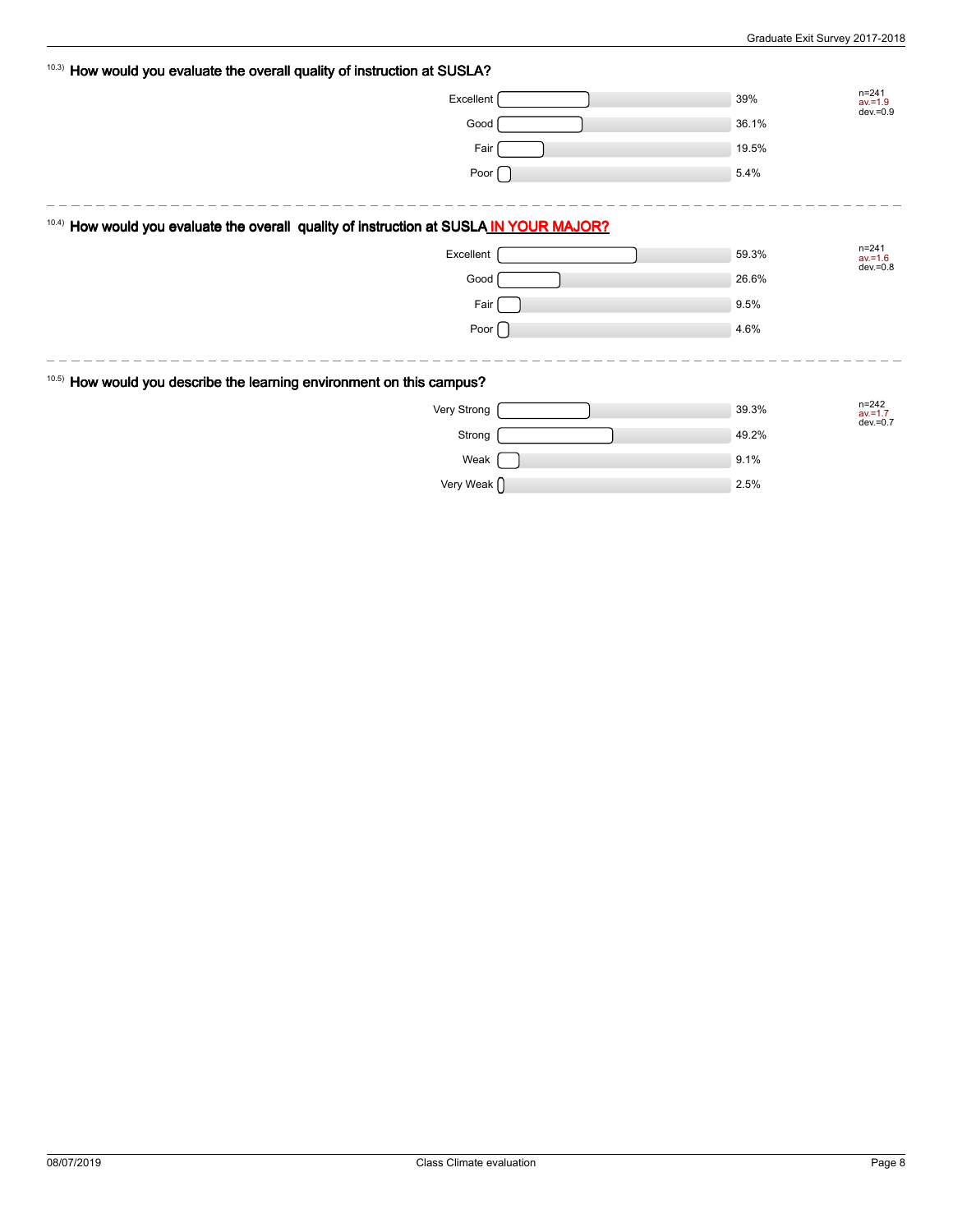# Profile

#### Compilation: Graduate Exit Survey 2017-2018

Values used in the profile line: Mean

## 5. **How useful were the following components of the College Success Course in contributing to your success at SUSLA?**

|      | 5.1) Understanding my learning style                          | Very Useful |  | Not Useful At<br>All | $n = 143$ | $av = 1.3$ md=1.0 dev.=0.6           |
|------|---------------------------------------------------------------|-------------|--|----------------------|-----------|--------------------------------------|
|      | 5.2) Developing my degree plan                                | Very Useful |  | Not Useful At<br>All | $n = 143$ | $av = 1.3$ md=1.0 dev $v = 0.6$      |
| 5.3) | Learning how to manage my time                                | Very Useful |  | Not Useful At<br>All | $n = 143$ | $av = 1.3$ md=1.0 dev=0.6            |
| 5.4) | Applying what was taught in the CS course in<br>other courses | Very Useful |  | Not Useful At<br>All |           | $n=142$ av. = 1.3 md= 1.0 dev. = 0.6 |

 $\overline{1}$ 

## 7. **Satisfaction with University and Academic Support Services**

|      | 7.1) Availability of financial aid information                                                     | Very Satisfied |  | Very<br><b>Dissatisfied</b> |           |  | n=232 av.=1.9 md=2.0 dev.=1.1 |
|------|----------------------------------------------------------------------------------------------------|----------------|--|-----------------------------|-----------|--|-------------------------------|
| 7.2) | Process of applying for financial aid                                                              | Very Satisfied |  | Very<br><b>Dissatisfied</b> | $n = 229$ |  | av.=2.0 md=2.0 dev.=1.1       |
| 7.3) | Quality of admissions                                                                              | Very Satisfied |  | Verv<br><b>Dissatisfied</b> | $n = 243$ |  | av.=1.8 md=2.0 dev.=0.8       |
| 7.4) | Quality of registration                                                                            | Very Satisfied |  | Very<br><b>Dissatisfied</b> | $n = 243$ |  | av.=1.8 md=2.0 dev.=0.8       |
| 7.5) | Quality of services provided by fiscal offices (i.<br>e., cashier's office, business office, etc.) | Very Satisfied |  | Verv<br>Dissatisfied        |           |  | n=242 av.=1.8 md=2.0 dev.=0.9 |
| 7.6) | Quality of services provided by the bookstore<br>(i.e., book availability, receipt of book, etc.)  | Very Satisfied |  | Verv<br><b>Dissatisfied</b> | $n = 223$ |  | av.=1.7 md=2.0 dev.=0.8       |
| 7.8) | Level of satisfaction with service learning                                                        | Very Satisfied |  | Verv<br><b>Dissatisfied</b> | $n = 178$ |  | av.=1.8 md=2.0 dev.=0.8       |
| 7.9) | Level of satisfaction with research                                                                | Very Satisfied |  | Verv<br><b>Dissatisfied</b> |           |  | n=176 av.=1.8 md=2.0 dev.=0.8 |
|      | <sup>7.10</sup> ) Level of satisfaction with <b>learning communities</b>                           | Very Satisfied |  | Verv<br><b>Dissatisfied</b> | $n = 175$ |  | av.=1.8 md=2.0 dev.=0.8       |
|      | 7.11) Level of satisfaction with capstone courses                                                  | Very Satisfied |  | Very<br><b>Dissatisfied</b> | n=161     |  | av.=1.9 md=2.0 dev.=0.9       |

## 8. **Satisfaction with Instructors in Major**

| 8.1)                                   | Their ability to motivate me to do my best                                            | Very Satisfied |  |  |  | Very<br>Dissatisfied        | $n = 240$ | $av = 1.6$ md=1.0 dev=0.8          |  |
|----------------------------------------|---------------------------------------------------------------------------------------|----------------|--|--|--|-----------------------------|-----------|------------------------------------|--|
| 8.2)                                   | How carefully they explained the expectations<br>of student performance in the course | Very Satisfied |  |  |  | Very<br><b>Dissatisfied</b> |           | $n=242$ av = 1.6 md= 1.0 dev = 0.8 |  |
| 8.3)                                   | How well they explained course material                                               | Very Satisfied |  |  |  | Very<br><b>Dissatisfied</b> | n=239     | $av = 1.7$ md=2.0 dev=0.8          |  |
| 8.4)                                   | They extent to which they encourage class<br>discussion                               | Very Satisfied |  |  |  | Very<br><b>Dissatisfied</b> | $n = 240$ | av.=1.7 md=2.0 dev.=0.8            |  |
| Class Climate evaluation<br>08/07/2019 |                                                                                       |                |  |  |  | Page 9                      |           |                                    |  |